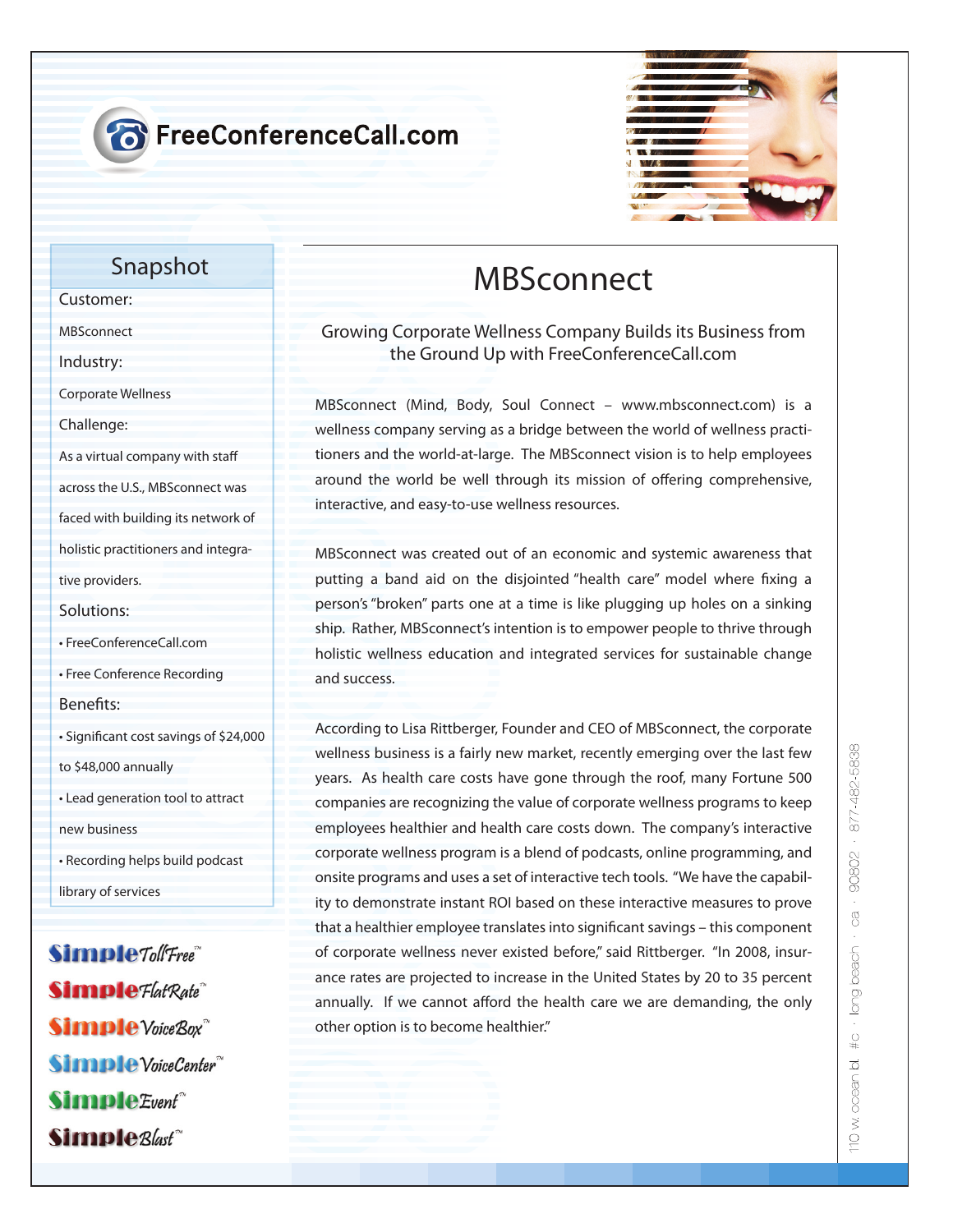## **8** FreeConferenceCall.com

### **MBSconnect**

**These interactive tools are tied to a portal that allows employees to monitor their health and obtain information and allows employers to monitor the health of their workforce as a group. For example, MBSconnect has a computer mouse that measures stress levels. If an employee is interested in meditation, acupuncture or other holistic tips to reduce her stress levels, she can download a podcast and learn how to lead a healthier lifestyle.**

#### **The Challenge**

As a virtual company with staff throughout the US, MBSconnect was faced with the **challenge of building its network of holistic practitioners and integrative providers who**  can offer services and advertise on its web site. "We had no method to gather these **large groups of people," added Rittberger. "In order to assess, train and organize the providers we were adding to our holistic network, we needed a tool to regularly communicate with the providers." Rittberger quickly realized that audio conferencing was the answer. After a short experience with a paid conferencing provider and the pains of dealing with call invitations, MBSconnect conducted a search on free conferencing and selected FreeConferenceCall.com after testing a few providers for two weeks.**

#### **The Solution**

**MBSconnect is presently using 10 to 15 conference lines with each staffer having their own number. "We grew our network of providers using FreeConferenceCall.com," said Rittberger. "Each week, we hold conference calls where providers, corporations and other interested parties can learn about our company. The true value of the service is inherent in the ability to assemble groups of massage therapists, acupuncturists, and coaches – we have conducted calls with up to 95 people on the line."**

**Flexibility has been a key component of MBSconnect's success with FreeConferenceCall.com. "The fact that we didn't have to pre-schedule any calls was a big advantage for us," noted Rittberger. "With our other conferencing provider, we had to schedule exact dates and times for calls, and then provide this information to all participants. If there was a last minute cancellation, we would be totally stuck."**